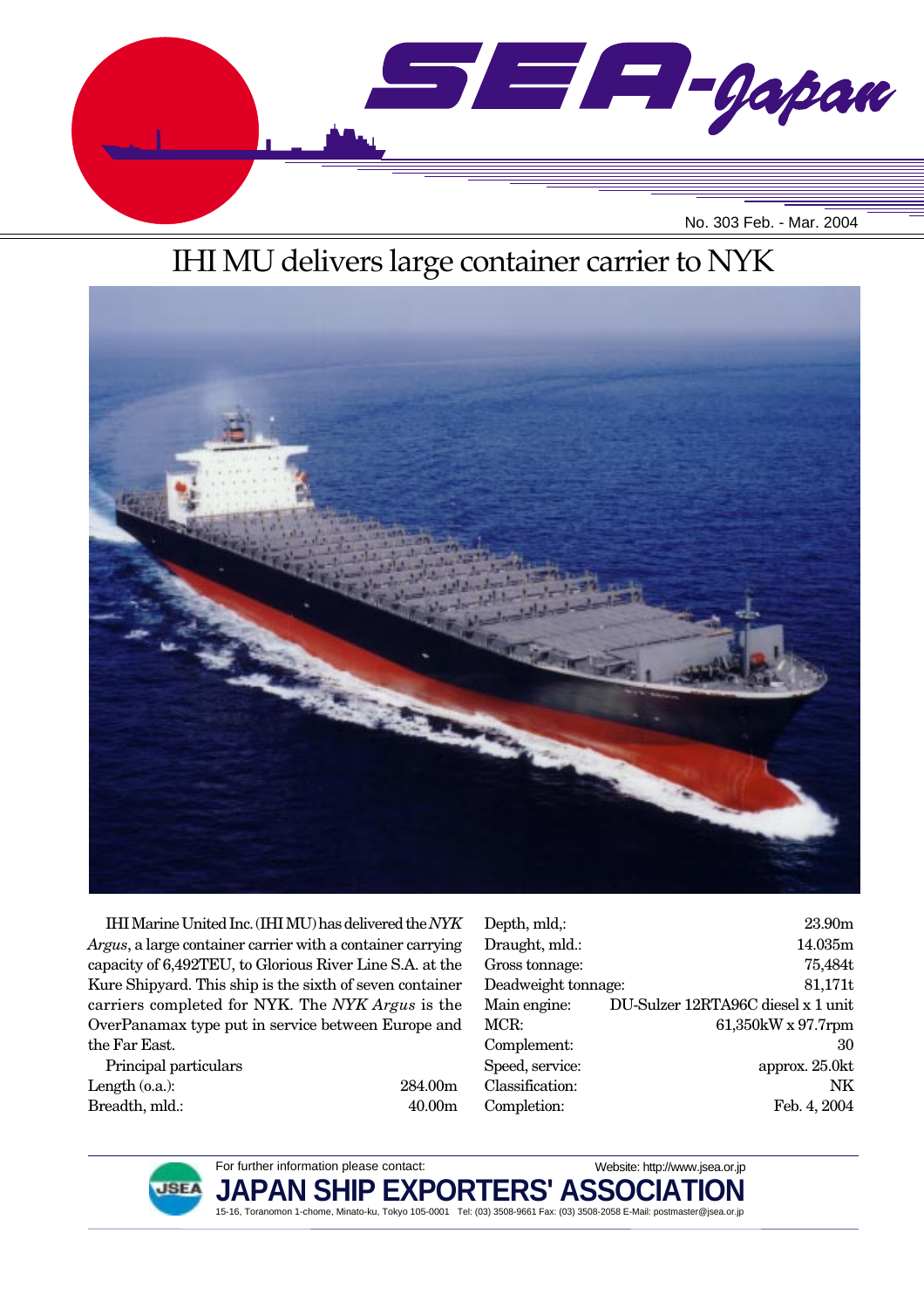### **Topics No. 303 Feb. - Mar. Page 2**

Main engine: DU-Sulzer 6RTA48T

# IHI MU delivers Future 48 to Nomikos

IHI Marine United Inc. (IHI MU) has completed *ASTRA*, a 48,000DWT bulk carrier, Future 48 (F-48), for AM Nomikos Transworld Maritime at the Yokohama Shipyard. The vessel is the first of the series of three vessels ordered by the same Greek owner.

The F48 type is the ultimate Handymax bulk carrier capable of calling at various ports, where the cargo-handling facilities are insufficient, with a shallow draught and four deck cranes.

IHI has built thirteen F-48 vessels since 1999 as the latest F-series of the

Sanoyas Hishino Meisho Corp. has completed the 75,785DWT Panamax bulk carrier, *Loch Long* (HN: 1216), for Salivan Shipping S. A. at the Mizushima Works and Shipyard. The carrier is the 16th 75,500DWT type Panamax bulker developed by Sanoyas.

The *Loch Long* has the widest beam permitted to pass through the



standard type bulk carrier in the family tree of Freedom, Fortune, Friendship, Freedom Mk-II, Future-32 and 32A, and Future-42 types.

Principal particulars (standard) of the Future-48 type  $L(b.p.)$   $x B x D$ x d: 181.00m x 32.20m x 16.50m x 10.70m x DWT/GT: 48,821t/



28,171t

diesel x 1 unit Service speed: 14.5kt Complement: 25 Classification: NK

# Sanoyas completes Panamax bulker Loch Long

Panama Canal. It has seven cargo holds, and the living quarters and the

engine room are located aft. The cargo holds are designed as a typical bulk carrier with topside tanks and hopper bottom tanks facilitating bulk cargo handling. The hatch cov-

ers are the side rolling type, and opening and closing of the hatch covers are performed by chains and hydraulic motors. The main engine is the lowspeed and super long stroke type twocycle diesel engine. In combination with the highly efficient propeller with a large diameter, low fuel consumption is achieved.

Principal particulars:

 $L$  (o.a.) x  $L$  (b.p.) x  $B$  x  $D$  x d: 225.00m x 217.00m x 32.26m x 19.30m x 13.994m DWT/GT: 75,785mt/38,871t Main engine: MAN B&W 7S50MC-C diesel x 1 unit MCR: 12.200ps Speed, service: 14.5kt Cargo capacity: 89,250m<sup>3</sup> (grain) Classification: NK Completion: Jan. 20, 2004

# Hakodate builds 19th 32,000DWT class bulker Clipper Harvest

The Hakodate Dock Co., Ltd. delivered the 19th ship of the 32,000 DWT type Log/Bulk Carrier Series, Clipper Harvest (HN: 795) to Colas Harvest Ltd. (Clipper group) of the Bahamas on Jan. 9, 2004.

The ship was specially designed with an exceptionally shallow draft in comparison with other ships with similar cargo loading capacity. Based on this design, the ship is able to call at many ports and opportunities for gaining economic benefits from ship operation can be increased.

Furthermore, Nos. 2, 3 & 4 cargo holds have topside tanks and double hull structure, and Nos. 1 & 5 cargo

holds have topside and lower hopper tanks.

Principal particulars  $L$  (o.a.)  $x L$  (b.p.)  $x B (mld.) x D (mld.) x d (ext.)$ : 176.85m x 168.00m x 29.40m x 13.50m x 9.560m

DWT/GT: 32,038t/19,730t

Main engine: Mitsubishi 6UEC52LA diesel engine Output: 6,620 kW (9,000ps) x 130rpm Complement: 24

Classification: ABS

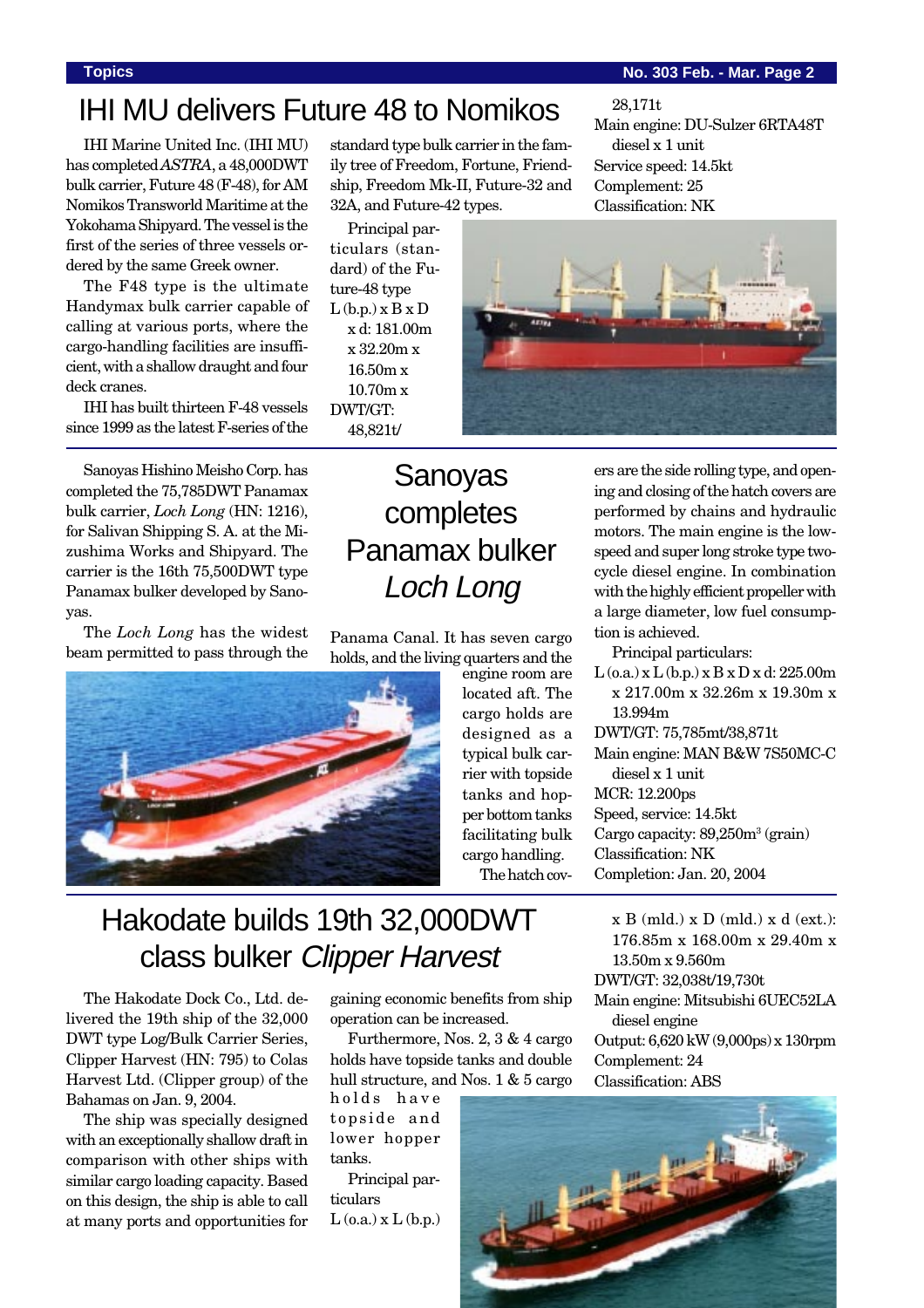### **Topics No. 303 Feb. - Mar. Page 3**

# OSY completes USA flag Handymax bulker, Liberty Eagle

Oshima Shipbuilding Co., Ltd. (OSY) has completed the 51,800DWT bulk carrier, *Liberty Eagle*, for Liberty Shipping Group. The vessel is registered in the US, satisfying the strict requirements of the USCG, and is the third US flag ship of this class built by the company.

The vessel has six holds and six hatch covers, and the Nos. 1 and 6 cargo holds have double hull construction. As a safety measure for flooding, a hold water ingress alarm system is provided. Four deck cranes (30MT x 26mR) are installed for increased cargo handling efficiency.

Adoption of B-60 reduced freeboard increases in deadweight, which is quite unique as a Handymax bulker.

Universal Shipbuilding Corporation (USC) has a lot of achievements of building large bulk carriers. Among the building records of USC till now, the following 200,000 DWT type bulk carrier (Newcastle Max.) is to be one of the main products in the future. *Shin Kenryu* is the first vessel of this type and was delivered in March 2003.

## **To our readers**

- Please notify us of any change in address by letter or telefax together with the old mailing label to ensure you continue to receive SEA-Japan.
- We welcome your comments about SEA-Japan. Please address all correspondence to the Japan Ship Exporters' Association (JSEA), or the Japan Ship Centre in London.
- Address (Tokyo): 15-16, Toranomon 1-chome, Minato-ku, Tokyo 105-0001 / Tel: (03) 3508-9661 Fax: (03) 3508- 2058

E-mail: postmaster@jsea.or.jp

• Address (London): Ground Floor, 9 Marshalsea Road, London SE1 1EP, UK / Tel: +44 (0) 20 7403 1666 / Fax: +44 (0) 20 7403 1777 E-mail: info@jsc.org.uk URL: http://www.jsc.org.uk

Containers can be loaded on the upper deck, hatch covers and in cargo holds. Dangerous goods can also be transported due to the special facilities such as  $CO<sub>2</sub>$  fire extinguisher,

water-cooling system in cargo holds and insulation in the engine room. Fuel oil tanks are double hull construction for environmental safety.

Principal particulars L (o.a.) x B x D x d: 189.99m x 32.26m¡ x 16.67m x 12.25m

DWT/GT: 51,812t/28,762t

# **Universal** 200,000DWT type bulk carrier

The ship was designed to be accommodated in the main loading and unloading ports in the world, as one of largest vessels of this type, although Universal delivers 200,000DWT type bulk carrier the capacity of the cargo volume is more than 200,000DWT.

Economic efficiency is one of the focuses of the design development of the ship. In order to achieve economic efficiency, the ship has a large cargo hold capacity (=approx. 217,700m<sup>3</sup>) and DWT (=approx. 202,500t) at scantling draft of 17.88m.

Another feature of the ship is the

shallow design draft (=16.10m) ensuring access to the ports in the Seto Inland Sea with large deadweight  $(=178,000t)$ , where many steel mills are located.

Furthermore, the bulk carrier



Container capacity: 675TEU M/E: KAWASAKI MAN B&W 6S50MC-C diesel x 1 unit MCR: 9,480kW x 127.0rpm Speed, service: 15.30kt Classification: ABS Flag: USA Delivery: Jan. 27, 2004

is equipped with Ax-Bow, the technology developed by Universal (ex-NKK) in 1996, which won The Ship of the Year 2001 Award for the Dunkirk Max. Ax-Bow allows 20 to 30% reduction in the sea margin compared with the conventional bow design as introduced in Sea Japan No. 293.

Principal Particulars:

 $L$  (o.a.) x  $L$  (b.p.) x  $B$  x  $D: 299.95m x$ 290.00m x 50.00m x 24.10m Draft (Design): 16.10m Draft (Scant.): 17.88m Deadweight (Design): 178,963ton Deadweight (Scant.): 203,508ton Gross Tonnage: 101,953ton Service Speed: 14.5knots Main Engine: MES MAN B&W 6S70MC Mark VI Output: 16,020kW x 91min-1 Classification: NK

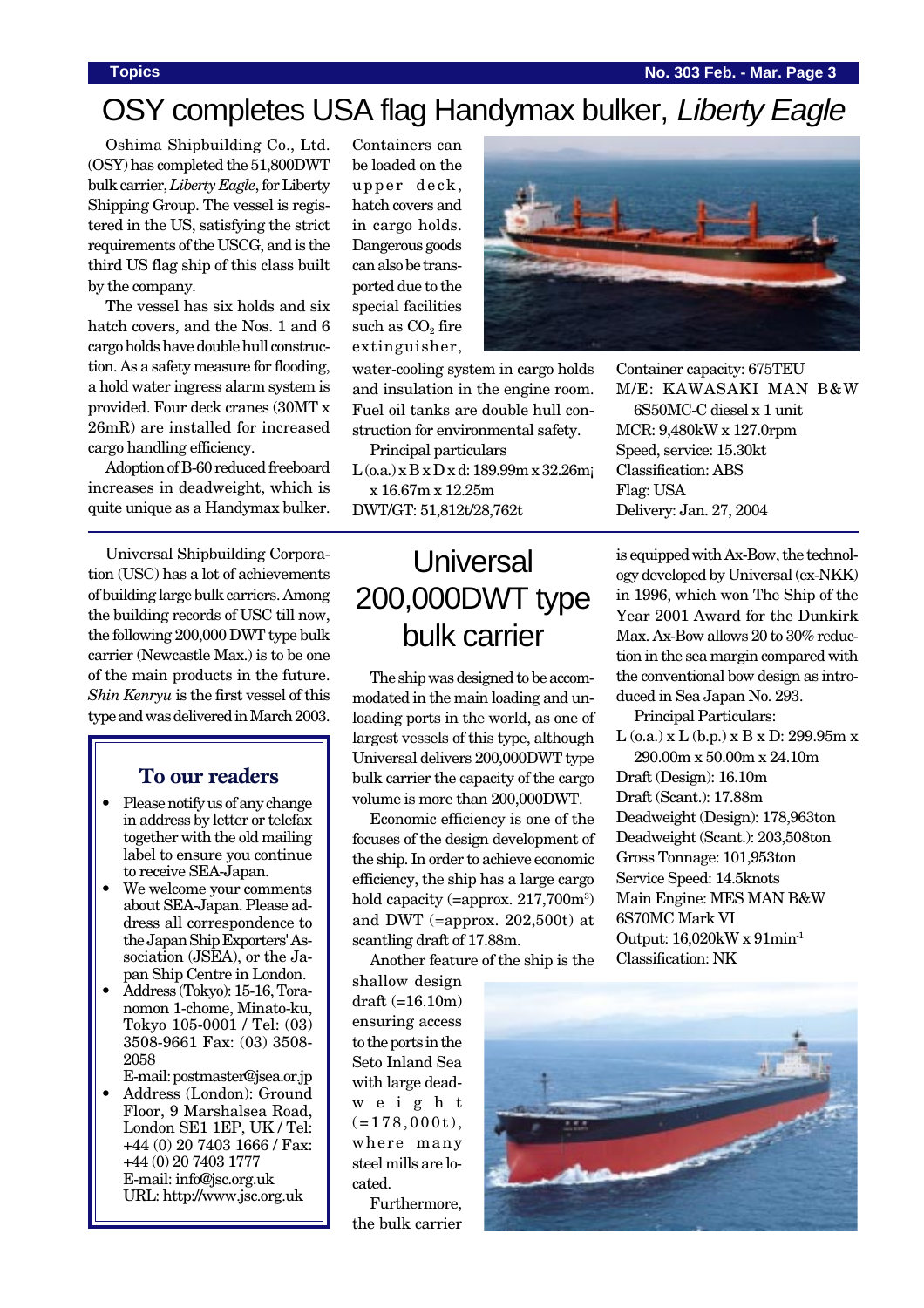## MHI completes high efficiency Ro-Ro cargo ships

Nippon Express Co., Ltd. and Shosen Mitsui Ferry Co., Ltd. have each put two (2) high-speed RO/RO cargo ships into service on the Japanese domestic route between Tokyo and Hakata. In this new project, the operators will rearrange their fleet from the existing six vessels to four vessels and supply a daily service.

The *Himawari No.5* (HN: 1096) is the first vessel of this series, and she was delivered at Shimonoseki Shipyard of Mitsubishi Heavy Industries, Ltd. on 24th September 2003. The other three sister vessels, *Sunflower Hakata, Sunflower Tokyo*, and the *Himawari No. 6* were also delivered at MHI Shimonoseki by the end of December 2003.

In the design stage of the new vessels, special attention was paid to the study of suitable deadweight and vehicle loading capacity, and the development of hull form in order to improve the propulsive performance and especially save fuel oil consumption. As a result, the new vessels can reduce the duration of the voyage by 4 hours and increase 30% vehicle loading capacity compared with the previous six (6) vessels.

Principal Particulars Classification NK, NS\* (RGCS) (Vehicles Carrier), MNS\* (M0) Principal Dimensions  $L$  (o.a.) x  $L$  (b.p.) x b x  $D$  x d: 166.90m x 158.00m x 27.00m x 23.27m (at upper deck) x 6.60m DWT/GT: 6,202t/10,470t (Japanese) Speed, service: 23.0kt Loading Capacity of Vehicles Trailer chassis: 160 units

Ordinary car: 251 units Complement: Crew: 15; Passengers: 12 Loading Ramp Ways Bow shore ramp way: 1 unit Stern shore ramp way: 1 unit Hoistable inner ramp way: 2 units Fixed ramp way: 2 units Special Equipment Fin stabilizer: 1 unit Bow thruster: 1 unit Stern thrusters: 2 units Main Engine: 9UEC52LSE diesel x 1 unit MR: 15,345kW x 127rpm NR: 13,045kW x 120rpm Electric Generators Main diesel generator: 1,200kW x 2 units, 900kW x 2 units Emergency diesel generator: 125kW x 1 unit



# NZC delivers passenger/car ferry domestic owner

Naikai Zosen Corporation (NZC) has delivered the 2,500GT passenger/ car ferry, *Oita* (HN: 688), built at the Setoda Works to its co-owners, Uwajima Unyu Co., Ltd. and Corporation for Advanced Transport & Technology (CATT). The ferry is now in service between Yahatahama (Ehime Pref.) and Usuki (Oita Pref.)

The Ooita is a twin decker with two engines, two shafts, and two rudders. The ship has a smart and light appearance as a high-speed ferry. The bulbous bow, stern catamaran, and slender hull form are adopted for achieving high-speed navigation. Anti-rolling tanks are also provided for comfortable navigation. The bow



A visor, ramp door, and separation door are provided at the bow. At the stern, a ramp door and slope at the port side are provided for smooth vehicle handling. Passenger cabins are installed along the first and second promenade deck, and consist of first and second class cabins as well as drivers' cabins. Barrier-free access is fully considered.

Principal particulars:

L o.a.):  $L$  (b.p.)  $x B x D x d115.00m x$ 105.00m x 16.00m x 10.60m (at 1st Promenade deck) x 4.45m (designed)

DWT/GT: 1,175t/2,453t

- Car carrying capacity: 35 trucks and 25 passenger cars
- Passenger accommodation: 500 persons
- Main engines: Daihatsu 6DKM-36 diesel x 2 units

Speed, service: 20.2kt

Classification: JG

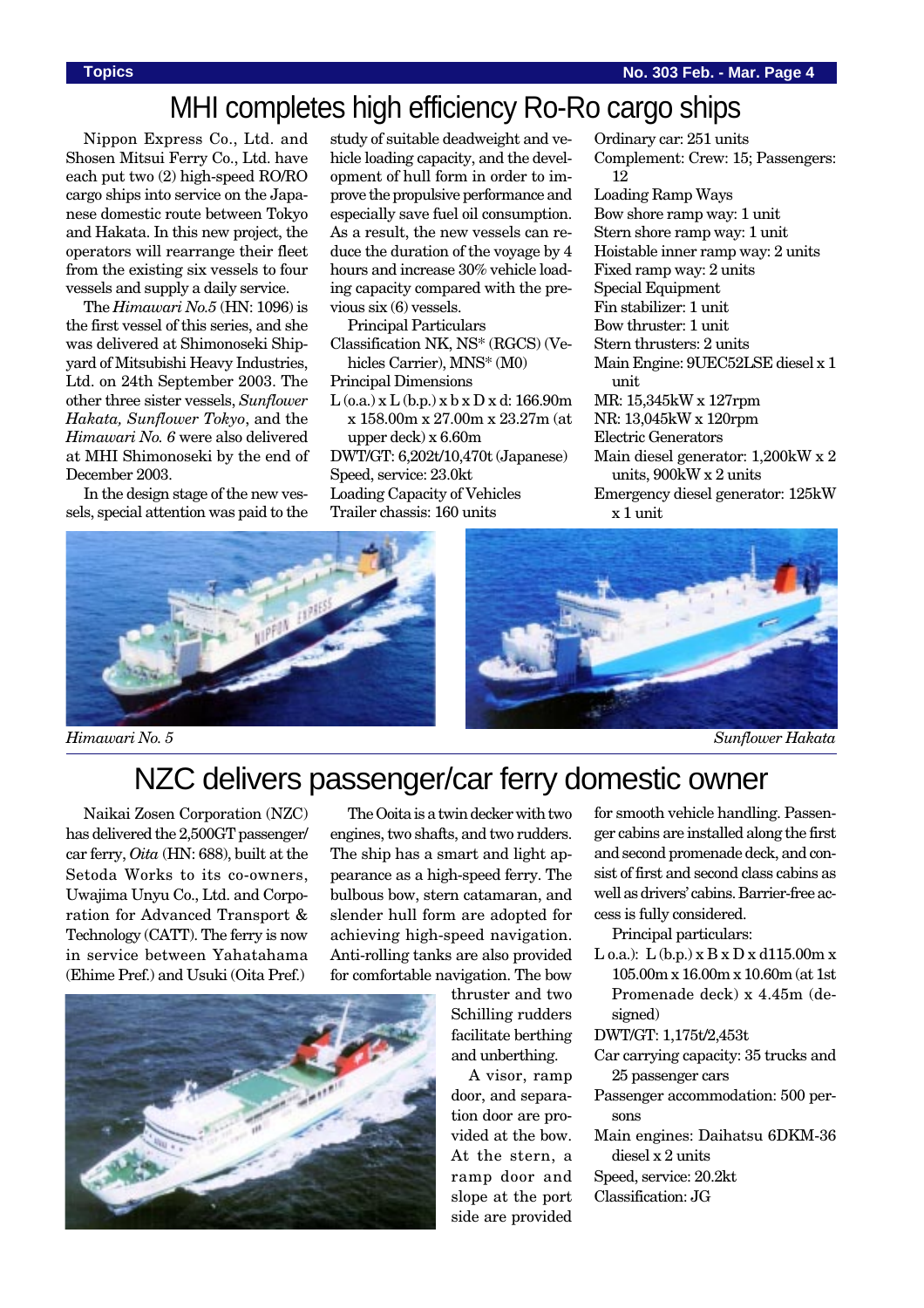# 1st electronic-control UE diesel engine for large PCC

Mitsubishi Heavy Industries, Ltd. (MHI) will build its first electronic control diesel engine for a large pure car carrier (PCC) of Nippon Yusen Kaisha (NYK) to be constructed at Toyohashi Shipbuilding Co., Ltd. This latest model is called the 8UEC60LSII-Eco (generally UEC-Eco) and demonstrates low emission of  $NO<sub>x</sub>$ , smoke, and soot. The particular feature of the engine is greatly improved fuel economy at partial load. PCC has a car carrying capacity of 6,400 units and will enter service in June 2005.

The electronic control system is adopted for controlling fuel injection, exhaust valves, the starter, and cylinder lube injection. Accurate and functional control of these principal components will contribute to the overall economy of the engine due to optimization of fuel and lube consumption. This system will also improve engine operation in the full range from the start-up to full load. Improvements include increased reliability of combustion chambers; no need for regulating fuel injection timing due to changes in operation conditions; advanced startability of engine; and betterment in very slow speed operation. In addition, engine abnormality monitoring functions have been upgraded to ensure operational reliability.

MHI will continue to develop the

UEC Eco-Engine into more marketable products, meeting requirements for environmental regulations, stable ship operation, and high economy. For the purpose, the stratified water injection unit, low load FO control system, preventive maintenance system (Doctor Diesel), and SIP system already used on 100 vessels were redesigned to be easily applicable to the UEC Eco-Engine.

The UEC Eco-Engine can reduce NOx emission by approximately 15%, while maintaining the advantages of the previous UEC engines. Less smoke and soot will be emitted, decreasing the load on the environment as an eco-friendly engine for the 21st century. The UEC Eco-Engine has been developed to cope with the move to strengthen exhaust gas regulations to marine diesel engines worldwide. The Eco affixed to the name stands for Electronic control, Ecology, Easy Control, and Economy.

MHI started design of an electronically controlled diesel engine in 1988, and conducted tests on the single cylinder test engine at the Nagasaki Research Institute. In October 2003, the 7UEC33LSII diesel engine used for electric power generation at the Kobe Shipyard was remodeled into the electronic control engine (for all cylinders), and verification tests started on the engine durability, concurrently being



UEC-Eco engine

### **Main specifications**

| Type:             | 8UEC60LSII-Eco |
|-------------------|----------------|
| Cylinder bore:    | $600$ mm       |
| Piston stroke:    | 2300mm         |
| No. of cylinders: | eight          |
| Output:           | 15,540kW       |
| Speed:            | 104rpm         |

operated in commercial use. Up until now, the engine has been running under good conditions. Therefore the engine has highly been evaluated, leading to the first order for marine use.

Besides the UEC60LSII-Eco, MHI has also completed development of the UEC33LSII-Eco and UEC50LSII-E engines, and will continue to apply the electronic control system to all types of UEC-LSII and LSE engines.





*7UEC33LSII diesel engine used for electric power generation at the Kobe Shipyard. Verification tests were conducted on the engine durability, concurrently being operated as a commercial use. (Photo at left shows the generator side.)*